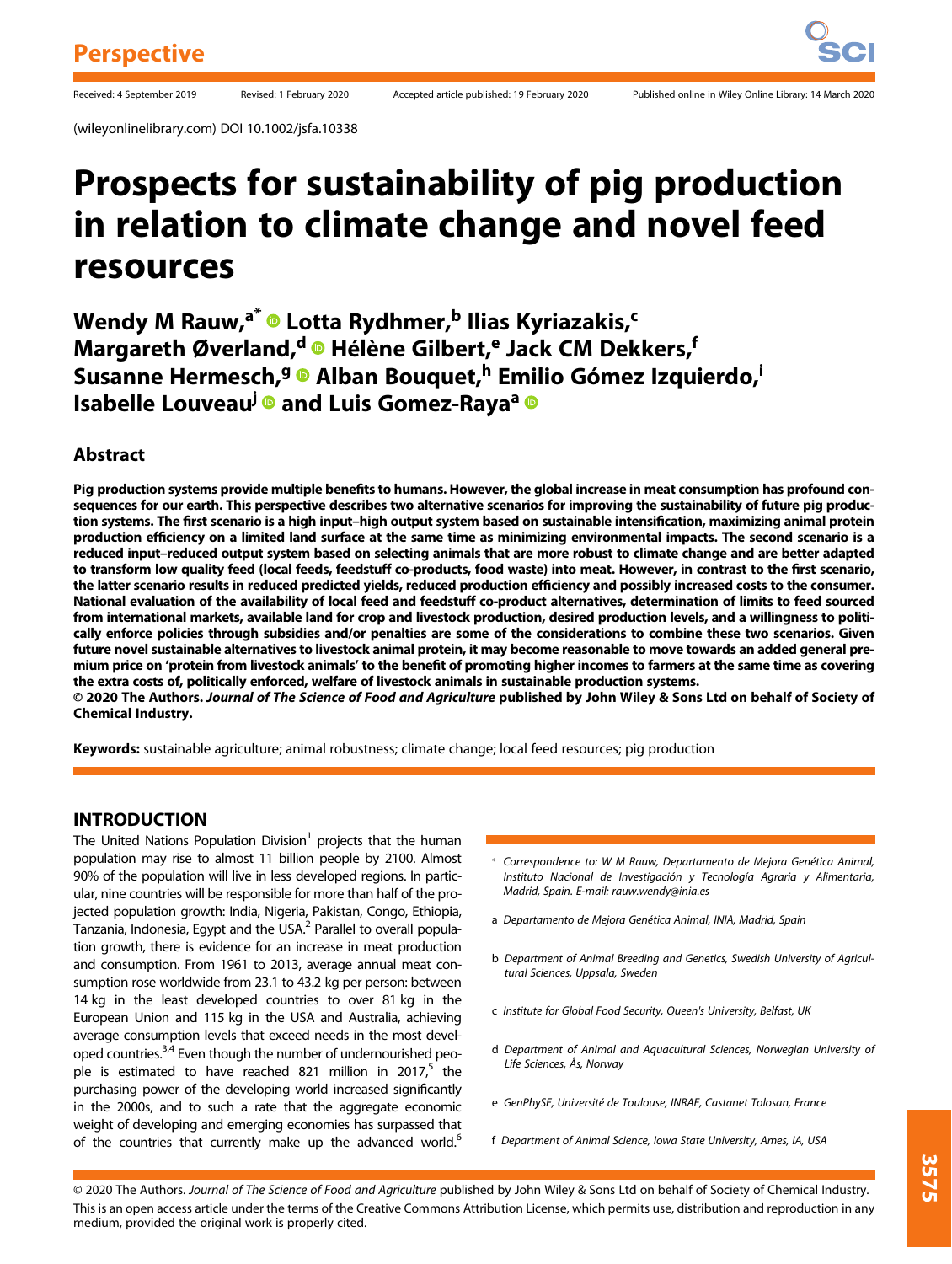Figure 1 shows an increase in protein consumption (g/capita/d) in 37 countries by income tercile<sup>5</sup>: as income grows, so does expenditure on livestock products.<sup>7</sup> Protein consumption increased between 50% and 200% when income increased from the first to the third tercile (Fig. 1); this variation in consumption increase can be explained by differences in initial intake levels and the relative place of meat in protein intake in each country. $3$  The increase in population size and consumption per capita propelled, what Delgado<sup>8</sup> called, 'the livestock revolution'. The increase in the world production of meat from different livestock species in response to the increase in the world's human population size is particularly pronounced for broiler and pig meat.<sup>9</sup> So much so that Thomas et al.<sup>10</sup> exclaimed: 'We are living on the planet of the chickens. The broiler (meat) chicken now outweighs all wild birds together by three to one'. Although breed choice and selection practices have improved production yield per animal, this increased demand for animal products has indeed resulted in an unprecedented increase in the world's livestock populations (1961 to 2016) (Fig. 2): according to data available to the Food and Agriculture Organization (FAO), $11$ in 2017, each 100 persons shared this world with approximately 13 pigs, 20 cattle, 303 chickens, 6 turkeys 14 goats and 16 sheep.

Livestock farming systems provide a range of benefits, including the provision of protein-rich food from edible resources that contribute to food security, employment and rural economies, carbon storage and flood control by grasslands, landscape aesthetic value, recreation and tourism potential, capital stock and draught power in many developing countries, cultural identity, and social services all around the world. $12,13$  Meat consumption contributes to the supply of energy, protein, and important micronutrients (e.g. long-chain n-3 fatty acids, copper, iron, iodine, manganese, selenium, zinc, B-vitamins) in the human food chain.<sup>14</sup> However, despite these multiple benefits of meat production, the increase in the number of livestock animals directly challenges sustainability of animal production because it results in profound consequences for our earth: in 2004, the WorldWatch Institute<sup>15</sup> concluded: 'The human appetite for animal flesh is a driving force behind virtually every major category of environmental damage now threatening the human future – deforestation, erosion, fresh water scarcity, air and water pollution, climate change, biodiversity loss, social injustice, the destabilization of communities and the spread of disease'. 'Sustainability' was first debated at the 1972 United Nations Conference on the Human Environment held in Stockholm, Sweden, where it was defined as 'an economy in equilibrium with its basic ecological support system'; that is, referring to the balance between population growth and activities that draw on the earth's finite natural resources.<sup>16</sup> Following the meeting, the concept of sustainability has been shaped by science, popular movements, and formal global networks into very different conceptualizations that may focus on different dimensions of sustainability.<sup>17</sup> The most quoted definition of sustainable

i Centro de Pruebas de Porcino, ITACyL, Hontalbilla, Spain

j PEGASE, INRAE, Agrocampus Ouest, Saint-Gilles, France

development is taken from the 1987 report of the World Commission on Environment and Development: 'Sustainable development is development that meets the needs of the present without compromising the ability of future generations to meet their own needs'. This definition is not a blueprint of sustainability because it covers economic, environmental, as well as social systems that differ widely among countries.<sup>18</sup> Following these three pillars of sustainability, the Europen Union (EU) defined the aims of sustainable agriculture to ensure economic viability, conserve natural resources, deliver ecosystem services, manage the countryside, improve the quality of life in farming areas, to insure animal welfare, and to produce safe and healthy food.<sup>19</sup> The EU goal for animal production in particular is to enhance competitiveness and the economic viability of animal production systems; improve the adaptation of livestock to vulnerable diseases and increasingly extreme weather patterns associated with climate change; and solve issues related to diet and health, ammonia and air quality, greenhouse gas emissions and climate change, degradation of natural resources such as nitrates emissions and water, soil and biodiversity, global food security, global trade, and animal wellbeing.<sup>20</sup> It follows that negative implications of livestock production can be mitigated through improvement of sustainability of farming procedures. Sustainability of livestock production can be improved with an increase in production efficiency per animal by means of genetic selection, and precision livestock farming.<sup>21</sup> However, technification of livestock systems is not available to the entire livestock sector. Instead, modern livestock animals are often challenged to perform in a wide variety of suboptimal environmental conditions, regarding climate, housing facilities, social environment, disease pressure, and differences in feed quality and composition.<sup>22,23</sup> For example, a shift towards warmer climates requires animals that are more robust to heat stress. $^{24}$  In addition, and opposite to the concept of precision livestock farming, sustainability is also increased with a shift from reliance on optimally formulated feeds based on feed grains and imported feedstuffs to local feeds and feedstuff coproducts of sub-optimal quality.<sup>25</sup> According to Dagevos and Voordouw,<sup>26</sup> sustainability measures should also include strategies to reduce meat consumption and to encourage more sustainable eating practices.

It is the aim of the present perspective to present an overview of two scenarios: agricultural intensification (high input–high output systems) versus improved robustness to suboptimal conditions (reduced input–reduced output systems). First, we discuss the importance of sustainability measures to mitigate negative implications of an increase in the number of livestock animals to our earth. We then describe the concept of precision livestock farming as a scenario to improve sustainability of livestock farming. We follow with a description of increased adaptation to climate change and local feed resources as an alternative scenario to improve sustainability. Finally, we discuss the economic viability of these two scenarios. In Europe, the population is expected to increase very little, and the demand for animal products is unlikely to increase; however, European diets are on average high in animal products. $^{27}$  This perspective emphasizes European livestock production systems.

## SUSTAINABILITY OF LIVESTOCK PRODUCTION

#### Land, water and energy inputs

Although the increase in demand for animal products over the last decades has been largely met by intensive livestock

g Animal Genetics and Breeding Unit (a joint venture of NSW Department of PrimaryIndustries and University of New England), University of New England, Armidale, Australia

h IFIP-Institut du Porc, Le Rheu, Cedex, France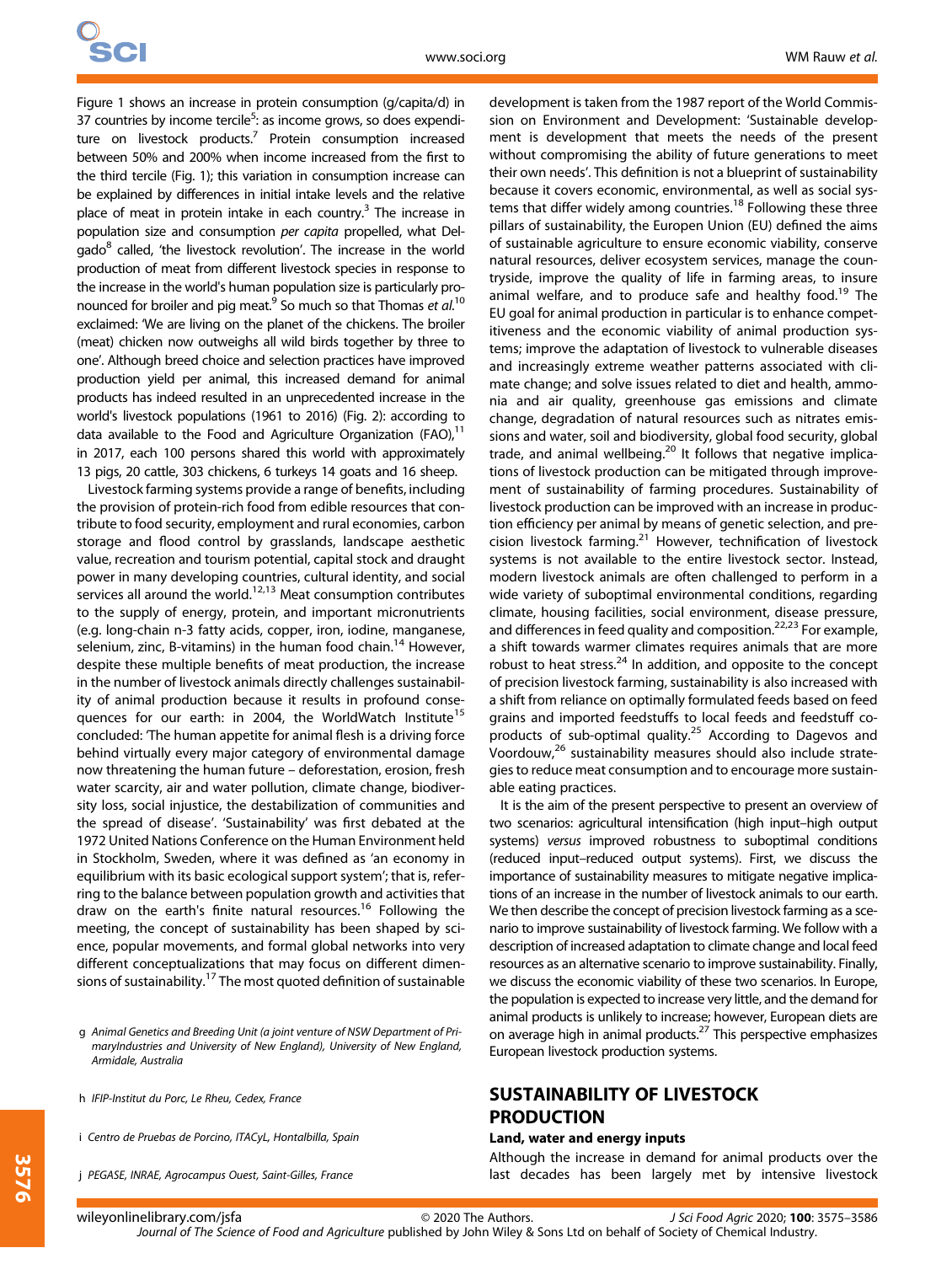



Figure 1. Protein consumption (g capita<sup>-1</sup> day<sup>-1</sup>) in 37 countries by income tercile; based on data downloaded from the FAO.<sup>5</sup>



Figure 2. Increase in the world's animal populations from different livestock and poultry species in response to the increase in the world's human population size (between 1961 and 2013; based on data downloaded from the FAO.<sup>11</sup>). Pigs, cattle, turkeys and sheep  $\times$  1000 000 000; Chickens  $\times$ 10 000 000 000.

production,<sup>28</sup> increased demand must likely result in an increase of land dedicated to grow and feed livestock. Because the total arable global surface is limited, this seriously challenges sustainability of production: currently, livestock production, including grazing land and land dedicated to feedcrop production, already accounts for approximately 70% of all agricultural land and 30% of the total land surface of the planet.<sup>29</sup> Release of the amount of carbon held in trees to the atmosphere with the clearing of natural vegetation for agricultural production, which is 20 to 50 times higher in forests than in cleared lands, contributes to the greenhouse effect and global warming.<sup>30</sup> According to Houghton,<sup>31</sup> tropical deforestation, in particular in Brazil, India and Indonesia, is estimated to have released 1–2 PgC (petagrams of carbon) per year during the 1990s and is predicted to release another 85–130 PgC over the next 100 years. The livestock sector accounts for 8 % of global human water use, mostly for the irrigation of feedcrops.<sup>29</sup> Pimentel et  $al^{32}$  estimate that the liters of water needed per kg product ranges from 3500 in broiler chickens, 6000 in pigs, 43 000 in feedlot beef and 120 000–200 000 for beef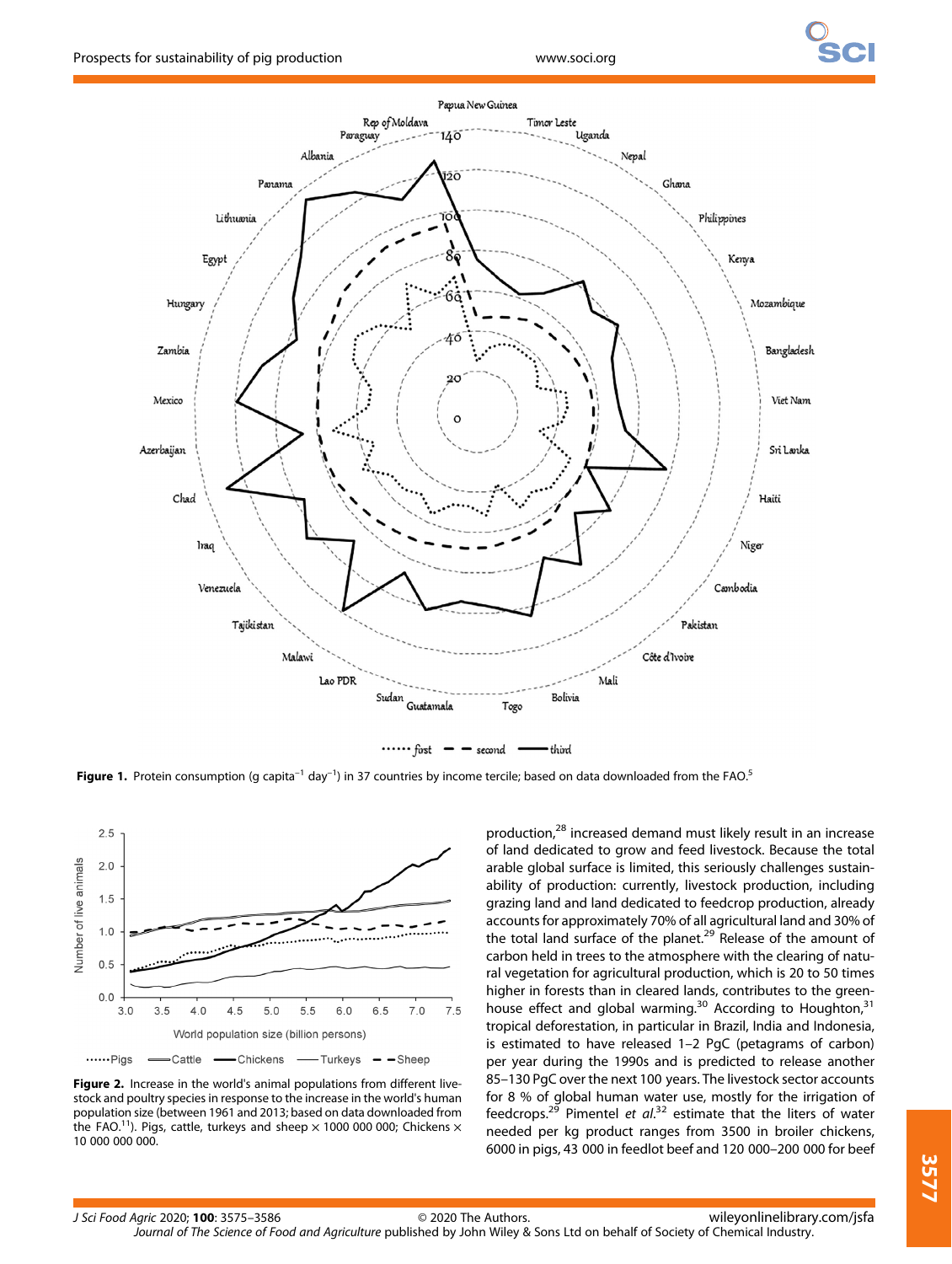produced on open rangeland, as opposed to 650 for corn, 900 for wheat, 1000 for cereal grain, 1600 for rice and 2000 for soybean. According to estimates by Hoekstra and Chapagain, $33$  the water needed to produce chicken meat, pork and beef is 3900, 4900, and 15 500  $m^3$  ton<sup>-1</sup>, respectively, compared with 900  $m^3$  ton<sup>-1</sup> for maize, 1300  $m^3$  ton<sup>-1</sup> for wheat and 3000  $m^3$  ton<sup>-1</sup> for husked rice. A recent study by Mekkonen et al.<sup>34</sup> showed that several factors, including larger livestock output per head, lower feed requirements per head and larger yields of feed crops, have resulted in improved water productivity (i.e. the ratio of the product output per animal to its water footprint) of meat and milk products between 1960 and 2016. However, they warn that the livestock sector still consumes large amounts of water, contributing to the competition over scarce freshwater resources. Furthermore, livestock production requires energy. In the light of the 1970s oil crisis, Pimentel et  $al^{35}$  warned that the use of high energy production technology to sustain green revolution agriculture might have a significant impact on agriculture as an industry and a way of life when conventional energy resources become scarce and expensive. According to Pimentel,<sup>36</sup> kcal fossil energy inputs per kcal of animal protein produced increases from 4:1 in broilers, to 10:1 in turkeys, 14:1 in dairy cows, 14:1 in pigs, 20:1 in grass-fed beef cattle, 39:1 in laying hens, 40:1 in grain- and forage-fed beef cattle, to 57:1 in lamb. The major fossil energy inputs come from fertilizers, farm machinery, fuel, irrigation and pesticides for grain and forage production.<sup>37</sup>

#### Emissions and wastes

A larger livestock population results in larger amounts of emissions and wastes. The livestock supply chain is estimated to be responsible for the emission of 44% of anthropogenic methane (mostly from enteric fermentation by ruminants), 53% of anthropogenic nitrous oxide (mostly from manure) and 5% of anthropogenic carbon dioxide, contributing to global warming, and acidification and eutrophication of ecosystems.<sup>38</sup> As quantified by Schiehorn et al.,<sup>39</sup> with the collapse of the Soviet Union in 1991, emissions in carbon dioxide equivalents dropped by 7.61 Gt, mainly resulting from a decrease in beef production, increase in beef imports and carbon sequestration in soils on abandoned cropland. According to Campbell et al.,<sup>40</sup> of the nine recognized planetary boundaries that define a safe operating space for humanity, agriculture is the major driver of full transgression of 'biosphere integrity' and 'biogeochemical flows', is a significant contributor to 'climate change', puts 'land-system change' and 'freshwater use' at increasing risk of transgression, and threatens the planetary boundaries of 'ocean acidification', 'stratospheric ozone depletion', 'atmospheric aerosol loading' and 'introduction of novel entities' that are still in the safe zone.

#### Reducing meat consumption

Because of the impact of agriculture in particular, the need for a synergistic combination of changing Western diets to (more) plant-based, less intensive food types (i.e. a reduction of meat intake), improvements in technologies and management, and reductions in food loss and waste are emphasized.<sup>41-43</sup> For example, Raphaely and Marinova<sup>44</sup> note: 'Flexitarianism calls for an awareness of our personal impact on the world and an understanding that the morality of our diet is linked to the ecological and social conditions of human and nonhuman beings'. However, Bailey et al.<sup>45</sup> and Laestadius et al.<sup>46</sup> concluded from a multicountry survey, as well as interviews with non-governmental organizations in the USA, Canada and Sweden, that, despite the clear need

for tackling the demand for meat and dairy products to avoid devastating climate change, there is a remarkable lack of policies, initiatives or campaigns to do so out of the belief that it is too complex a challenge, risking alienating supporters with messages that are perceived to be negative or asking for too much. In 2018, in The Netherlands, the 'Council for the Environment and Infrastructure<sup>,47</sup> advised the Dutch Government to play an active role in reducing the national consumption of animal protein from 70% to 40% of total protein intake. The advice included setting active policy goals (e.g. setting production limits based on quotas for phosphate and  $CO<sub>2</sub>$  emission, as well as number of animals), cooperating with the retail and the catering industry to stimulate innovation in the sector, as well as influence consumer behavior, educate consumers and increase the price of animal protein. However, the advice was debated by the government in March 2019<sup>48</sup> and rejected; only one of six motions filed (innovation of seaweed production) was accepted.<sup>49</sup> Meanwhile, based on a consumer survey in Norway, Austgulen et al.<sup>50</sup> concluded that consumers may still not be ready to make food choices based on what is best for the climate or environment. Therefore, increased sustainability will predominantly need to come from more sustainable livestock production systems.

# HIGH INPUT–HIGH OUTPUT PRODUCTION SYSTEMS

### Improved level of outputs

A first measure towards improved output of agricultural production is optimization of the existing production process. As given by Godfray et al.,<sup>51</sup> 'the difference between realized productivity and the best that can be achieved using current genetic material and available technologies and management is termed the 'yield gap'; that is, the difference between the observed yields and potential vields of crops [and livestock] at a given location.<sup>52</sup> A yield gap may exist because of a mismatch between available technology, water, nutrients, land, biodiversity and labor, and their optimum use by farmers based on accessibility, market influence and knowledge.<sup>52</sup> Whereas actual crop yields are already approximating their maximum possible yields in some regions, better deployment of existing crop varieties with improved management could significantly increase yields in particular across many parts of Africa, Latin America, and Eastern Europe.<sup>52,53</sup> The same holds true for livestock production. For example, the book by Ruth Harrison in 1964 on 'animal machines' was the first detailed description of livestock systems with 'rapid turnover, high-density stocking, a high degree of mechanization, a low labor requirement, and efficient conversion of food into saleable products' in the Western world. In response to the rapidly growing demand for livestock products, over recent decades, large intensive livestock production units using the best genetics, in particular for pig and poultry production, have also emerged in many developing regions, closing the yield gap with respect to what is attainable in the developed world.<sup>54</sup>

Genetic improvement is key to this development. In the 19th Century, a combination of European and Asian pig genetics laid the foundation for the creation of modern European pig breeds, which became further genetically improved when national, regional, and commercial pig breeding companies began to develop in Europe and North America after 1945.<sup>55</sup> From the late 1970s, it became common to use hybrid fattening pigs on commercial operations which improved production due to hybrid vigor and breed complementarity.<sup>56</sup> Breeds used as sires could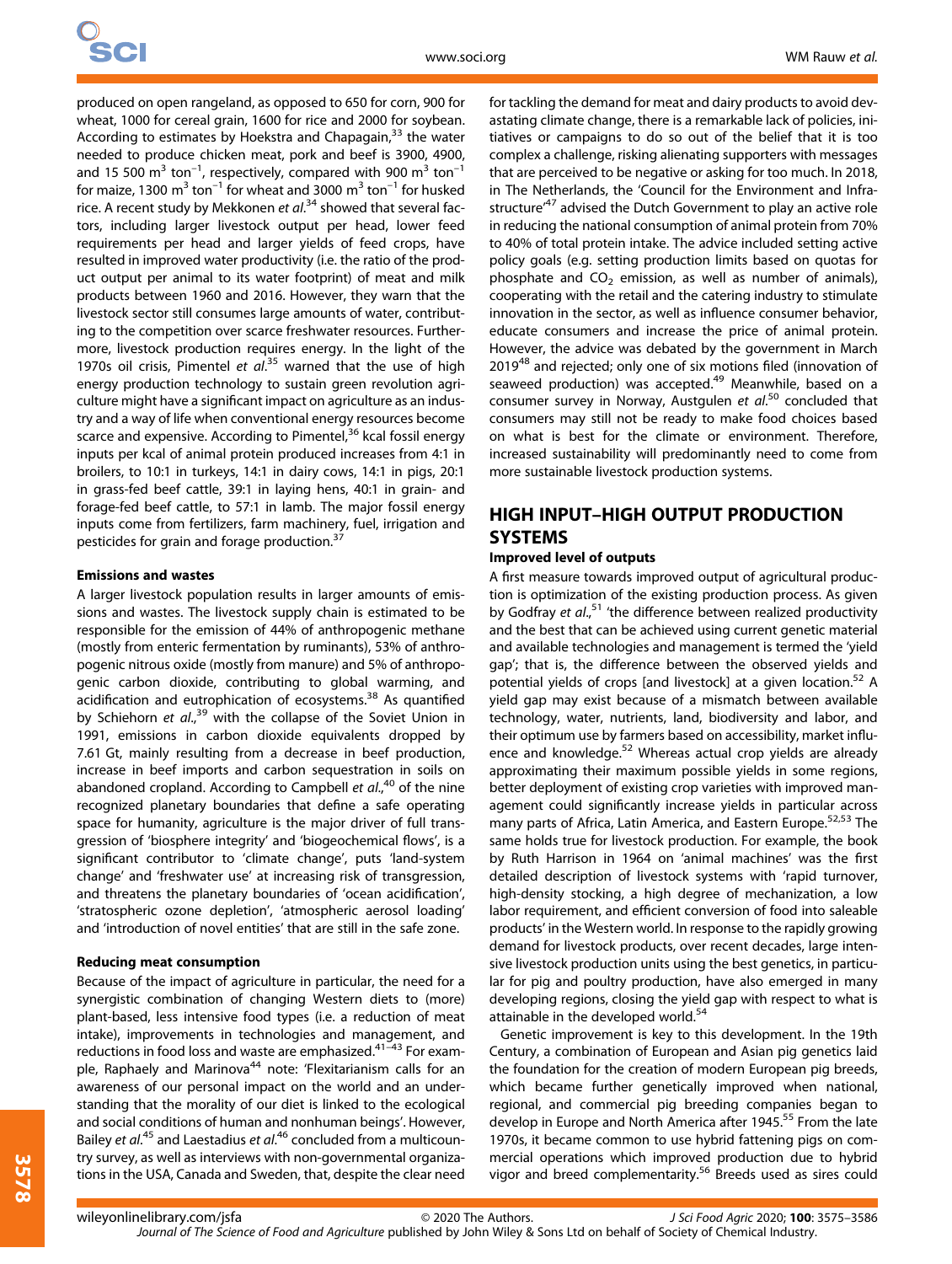now be selected for production traits (lean growth, carcass quality and feed efficiency), whereas dam line selection also focused on reproduction traits (fertility, age at puberty, number born alive, litter weight). Worldwide, pig production is dominated by the use of the Large White, Duroc, Landrace, Hampshire, and Pietrain breeds, and breeding pigs are supplied by only few commercial companies, including Genus-PIC, Topigs-Norsvin, Hypor, Danbred, JSR Genetics and Choice Genetics. Selection for feed efficiency is particularly relevant to support increased production levels with fewer resources, reducing the energy needed for producing feed while reducing animal excretions. However, whereas upwards selected production traits hypothetically have no upper limit, downwards selected traits that are related to the animal's energy balance (feed intake, body fatness) do: at a value of zero. This reduction may have consequences for animal robustness.<sup>57</sup>

## Improving quality of inputs

Genetically improved levels of productive output on a defined limited space are likely to require increased quality, if not quantity, of inputs. Improved crop production requires irrigation, fertilizer, machinery, crop-protection products for pest and weed control, and soil-conservation measures.<sup>51</sup> The negative externalities of production systems with high external inputs have been extensively described, for example, by Gregory *et al*.<sup>58</sup> regarding losses of nutrients from fertilizers and manures to water courses and contributions of gases to climate change. This raises questions about the sustainability and potential environmental consequences of future production systems, and the need to focus on 'sustainable intensification'; that is, 'production methods [that] have to sustain the environment, preserve natural resources and support livelihoods of farmers and rural populations around the world'.<sup>58,59</sup> Sustainability can be improved by fine-tuning the use of inputs through precision agriculture; that is, a series of technologies that allows the application of water, nutrients, and pesticides only to the places and at the times they are required.<sup>51</sup>

Similarly, improved levels of livestock and poultry production at high stocking densities and modern biotechnology must be supported by improved technology and increased quantity and/or quality of resources that allow for the expression of production traits. With the delinking of livestock from on-farm, mixed-farming agricultural by-products, resulting from the industrialization of livestock production, feed with higher nutritional and commercial value is now sourced from international markets, including grain, oil-meal, fish-meal and soybean meal.<sup>60</sup> Worldwide, approximately one-third of global cereal production, 74% of maize production, and 83% of soybean production are fed to animals.<sup>25,61</sup> Soybean meal is a major ingredient in livestock feeds because of its relatively low water content, high protein content (approximately 40%, up to 50%) with a suitable amino acid profile, minimal variation in nutrient content, and anti-nutritional factors that are easily reduced or eliminated, in addition to it comprising a crop that is readily available year-round.<sup>62</sup> It is a major source of the amino acid lysine, which is the first limiting amino acid for pigs and the second for poultry.<sup>63</sup> Van Gelder *et al.*<sup>64</sup> estimated that the soy meal content needed to produce one unit of livestock product in the EU is approximately 21 g L<sup>-1</sup> for milk, 32 g egg<sup>-1</sup> for eggs, 232 g kg<sup>-1</sup> for beef and veal, 648 g kg<sup>-1</sup> for pork and 967 g kg<sup>-1</sup> for poultry meat. The share of soy production in 2014 was 31% in the USA, 31% in Brazil and 19% in Argentina.<sup>65</sup> In the EU, however, grain legume crops [species of Fabaceae (Leguminosae) family, including soybean, first pea, field beans, broad beans, chick pea, lentils and lupine] are grown on only

1.8% of arable land, making Europe heavily reliant on expensive imports, comprising approximately 70% for agricultural protein products and  $> 95\%$  for soybean grains and meal.<sup>66</sup> The reason for Europe's low production origins from trade agreements with the USA. At the international trade negotiations of the General Tariff and Trade Agreement (GATT) Dillon Round of 1962, duty free entry of oilseeds to the European market (including soybeans) was negotiated, which, because of its significant progress in the efficiency of production and the use of new technologies, and therefore its favorable protein/cost-ratio, left alternative European substitutes for soy unable to develop. Subsequently, with the Blair House Agreement of 1992, the USA successfully negotiated a limit to the area of subsidized oilseeds production in Europe, further increasing Europe's dependency on soy imports; this agreement was rendered obsolete with the reform of the EU's Common Agricultural Policy of 2005, which reduced oilseed payments to the same level as grains.<sup>67,68</sup> However, by then, the relatively few investments made in the past decades had resulted in yield gaps in developing these protein crops relative to that of wheat or maize.<sup>69</sup> Imports come in particular from Argentina and Brazil,<sup>62</sup> where soybean production has expanded into natural ecosystems in the Amazon (tropical forest) and Cerrado (savanna) in Brazil,<sup>70</sup> and tropical dry ecosystems in Argentina.<sup>71</sup> Monogastric animals such as pigs are particularly dependent on simple carbohydrates; therefore, more than 50% of their total dry-matter intake consists of grains and 9–25% consists of oil seed cakes; soybean meal accounts for 85% of the protein supplement fed to pigs.<sup>72</sup> According to Mottet et  $al.^{25}$  pigs in industrial production systems consume 24.1 kg dry matter to produce 1 kg of pork protein; this 24.1 kg dry matter consists of 4.4 kg protein that originates from human-edible sources. These pigs have a considerably better feed conversion ratio than pigs in backyard systems; however, the latter make a positive net contribution to human protein availability by producing more protein in product than the amount of humanedible protein that they consume (0.7 kg kg<sup>-1</sup> product).

## Precision livestock farming

Similar to crop production, the sustainability of this high-input high-output system is further improved through the use of modern monitoring and control systems that allow for precision livestock farming (PLF), a term coined in 2004 describing 'a management system based on continuous automatic real-time monitoring and control of production/reproduction, animal health and welfare, and the environmental impact of livestock production'.<sup>73,74</sup> Because feed accounts for 60 to 70% of the overall production costs of livestock production, precision livestock feeding is an important component of PLF, which consists of providing, in real-time, the individual amount of nutrients required that maximizes nutrient utilization without loss of performance, and takes into consideration changes in nutrient requirements that occur over time and variation in nutrient requirements that exits among individual.<sup>75</sup> Thus, according to PLF, dietary requirements form a dynamic process in function of the animal's own intrinsic (e.g. genetics, health, nutritional status) and extrinsic (environmental and social stressors) factors that can be monitored in real-time.<sup>76</sup> Precision feeding is accomplished through automatic measurement devices for the collection of data (e.g. feed intake, body weight, analytes), data processing and computational methods that estimate the nutrient requirements based on these inputs, and feeding systems that are capable of providing (individually) the adequate amount and precise diet formulation that maximize the desired production trajectory.<sup>75</sup> For example, by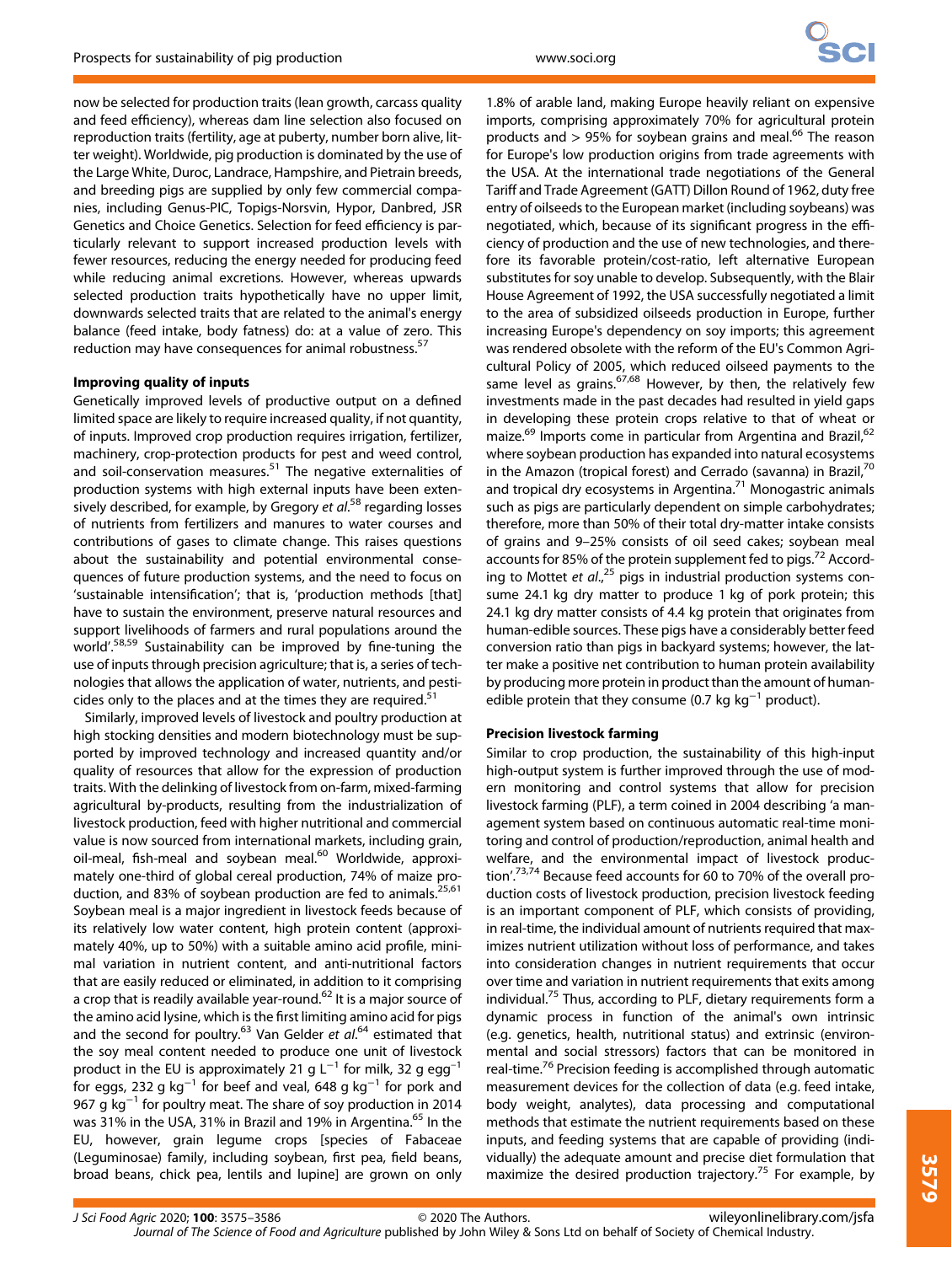modeling the individual nutrient requirements of sows and growing pigs, feeding strategies can be formulated on a per animal basis, thus optimizing efficiency and performance.<sup>74,77</sup> Because population feed requirements in commercial pig farming are often tailored to the most demanding pigs in order to maximize the desired population response, precision feeding will prevent pigs from receiving more nutrients than they need. This improves the efficiency of dietary nutrient utilization, reduces feeding costs, and reduces environmental consequences of the excretion of excess nutrients such as nitrogen and phosphorus.<sup>78</sup> As reviewed by Neethirajan,<sup>79</sup> model input biomarkers that can be monitored on an animal include blood parameters, sweat and saliva sensing (e.g. for analytes including sodium, potassium, lactate, glucose, cortisol content or amounts of active drugs), body temperature, behavior and movement, stress, sound, pH, and the presence of viruses and pathogens. When this information is integrated into a monitoring system, it allows for the production of an accurate real-time health status and disease diagnosis, keeping livestock production one step ahead of invisible diseases.<sup>79</sup> The use of behavior detection (e.g. changes in feeding and drinking behavior, elimination behaviors, social behaviors and locomotion and posture) in monitoring of health and welfare is extensively reviewed by Matthews et al.<sup>80</sup> According to Tedeschi and Menendez, $81$  mathematical modelling of decision support systems is more important than ever because it gives the user the ability to quickly evaluate multiple scenarios of production, which minimizes risks and maximizes profits, improving the acceptability, sustainability and resilience of animal production systems.

## REDUCED INPUT–REDUCED OUTPUT PRODUCTION SYSTEMS

As discussed by Van Grinsven et al.,<sup>82</sup> when sustainable intensification still translates to intensification of land use, increasing external inputs, and the use of high yielding crop and animal varieties, this may be regarded as unsustainable in view of risks for the environment, especially in regions with a small yield gap, such as in Europe. In addition, several studies suggest that animals in high-density stocking with genetically high levels of production, and depending on advanced animal nutrition and animal management practices to support their productive potential, are more sensitive to changes in the production environment. For example, a simulation study by Kolmodin et  $al$ .<sup>83</sup> suggested that environmental sensitivity will increase with selection for high phenotypic production values. These observations were supported by Knap and Su,<sup>84</sup> who indicated that 'irrespective of genetic effects, the performance of sows with a high reproductive capacity is practically always highly sensitive to environmental disturbance (…) the performance of high-potential genotypes (and of highcapacity sows) will likely come down strongly when environmental conditions become unfavourable'. This is relevant because livestock animals are required to perform in a wide variety of environmental, often suboptimal, conditions.<sup>22,23</sup>

#### Climate change

For example, a shift towards warmer climates may move livestock animals out of their thermal comfort zones, resulting in reduced feed intakes. Furthermore, drought and extreme rainfall variability, as well as other smaller climatic changes, can trigger periods of feed scarcity and changes in the nutritional quality of feeds.<sup>85</sup> Genotype by environment interactions have been particularly

well described in dairy cattle, where high genetic potential cows that are transferred to tropical environments may lose their superiority in production.<sup>86</sup> High potential Holstein dairy cattle ate more and had higher growth rates under low environmental stress conditions (no parasites or diseases, no heat stress, and a high quality diet) than low potential Brahmans, whereas Brahmans had the highest realized growth of the two breeds at high levels of environmental stress.<sup>87</sup> Poullet et al.<sup>88</sup> showed that Creole pigs, which are adapted to tropical conditions, were able to maintain body weight gain under restricted feeding (a common physiological response of growing pigs facing stressful environmental conditions such as heat stress), whereas growth performance in Large White pigs, which are selected for high production performance, was significantly reduced. Similarly, Rauw et al.<sup>89</sup> observed that, independent of genetic line, pigs with higher growth rates in a thermoneutral environment had lower growth rates in a subsequent heat stress challenge, indicating that high producing animals in thermoneutral conditions were less robust to heat stress, whereas those robust to heat stress showed a trade-off with production under thermoneutral conditions (Fig. 3). This is also supported by observations by Settar et al.<sup>s</sup>  $90$  who reported that broiler genotypes that gain more weight in the spring tended to gain less weight under the hot conditions of summer. Rauw et al.<sup>89</sup> concluded that the results of their study emphasize the need to review breed choice and genetic selection objectives for improved heat tolerance to climate change. Pigs of interest as selection candidates are those that are able to maintain high growth rates under heat stress, and these animals may not have the genetics with highest growth potential.

## Alternative feed resources

Also, the notion of feeds with high nutritional value sourced from international markets as high inputs to support the high production potential of genetically improved livestock as a solution to the sustainability issue is being challenged. According to Van Zanten et al.,<sup>91</sup> it is increasingly recognized that we might better not use highly productive croplands to produce human edible crops such as cereals to produce feed for livestock. High-quality feeds may involve large losses of potential human-edible food in their production. Cassidy et al.<sup>61</sup> found that, in 41 crops analyzed in their study, 36% of the 9.46  $\times$  1015 cal available in plant form



Figure 3. Body weight gain (BWG) of two extreme examples of individual observations on pigs A and B that depict the negative correlation between BWG in a thermoneutral environment and that during heat stress. After Rauw et al.<sup>89</sup>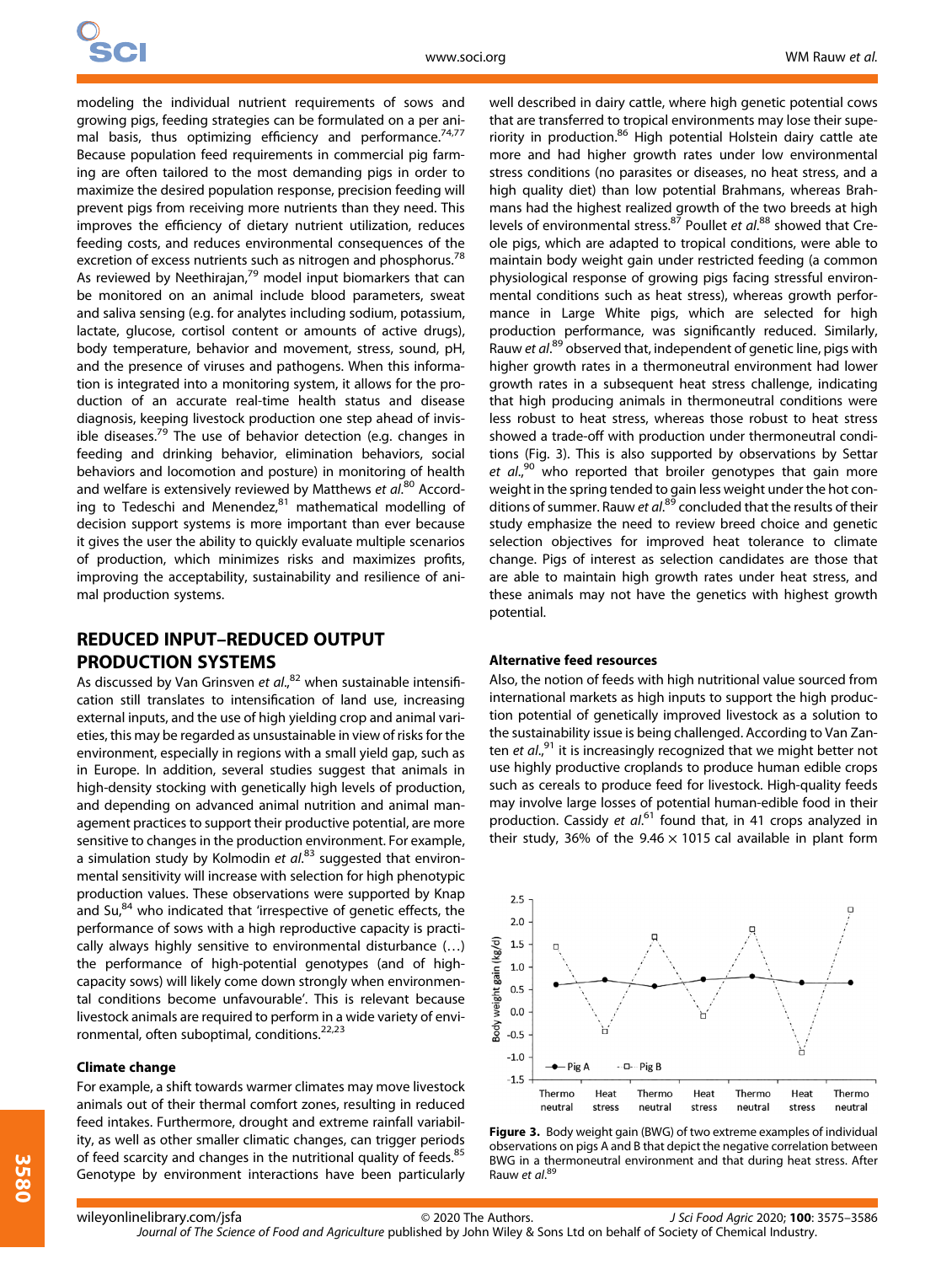go to animal feed. Of this 36%, 89% is lost, such that only 4% of the calories in animal feed crops ultimately contributes to the human diet in the form of animal products.<sup>61</sup> According to Rifkin<sup>92</sup> grain-fed cattle, pigs and chickens are consumed mostly by affluent populations, especially in Europe, North America and Japan, calling it 'a new form of human evil, with consequences possibly far greater and longer lasting than any past wrongdoing inflicted by men against their fellow human beings'. Instead, feeding coproducts from human food, food waste and biomass from marginal lands will contribute to sustainable nutrition security and maximize the number of humans that can be fed per hectare.<sup>91</sup> Zu Ermgassen et al.<sup>93</sup> estimated that 1.8 million hectares of agricultural land could be saved if EU legislation would change to allow the use of food wastes as animal feed, which is currently illegal for most wastes because of disease control concerns. In a follow-up study, Salemdeeb et al.<sup>94</sup> found that converting municipal food wastes into pig feed would lead to lower environmental and health impacts than processing waste by composting or anaerobic digestion. However, in addition, the notion of unsustainability of the heavy dependency of the EU to soybean meal imports at the mercy of price volatility of international markets resulted in a motion for a resolution in the European parliament that was adopted on the  $1<sup>st</sup>$  of January 2011, emphasizing the potential to make the supply of animal feed more reliable by use of agro-environmental measures. This includes growing onfarm animal feed using mixed crops such as cereals and beans, encouraging extended crop rotation systems that integrate protein crop production into the system, using by-products of oilseed and agrofuels production for animal feed, and providing adequate financial support to farmers involved in sustainable or organic agricultural production.<sup>95</sup> In 2013, a Focus Group on Protein Crops involving 20 experts from 11 EU countries, set up by the European Innovation Partnership in Agriculture, came together to discuss the question 'How can the competitiveness of protein crops producers in the EU be improved?'. The group analyzed the potential to increase productivity and protein content of soybeans, rapeseed, sunflower, lupin, pea, faba beans, alfalfa and clo $ver^{63}$  and the results were published in their final report.<sup>69</sup> The central conclusion to the data is that protein crops have a long way to go before being competitive, although this can be stimulated through different aspects of innovation, including technical innovations on agronomy (variety choice, fertilization, disease control, water use, crop mixtures, environmental effects and rotational aspects) and breeding (focusing on drought resistance, climate adaptability, disease resistance, protein content and reduction in anti-nutritional factors).<sup>63,69</sup>

However, because the quantity and quality of feed resources limits productive output, feeding diets of suboptimal nutritional quality may result in genotype by diet interaction. Indeed, Brandt et al.<sup>96</sup> observed a clear genotype environment interaction for growth in different pig breeds kept under conventional (i.e. standardized diets of the performance testing station) and organic production systems (organic diets based on farm-grown feedstuffs). However, genotype by diet interactions may also occur when the same genotypes are offered different diets or different quantities of the same diet. Mauch et al.<sup>97</sup> observed that responses to selection for improved feed efficiency when fed higher-energy, lower-fiber diets was not fully realized when pigs were instead fed an extremely lower-energy, higher-fiber diet. Rauw et al.<sup>98</sup> observed that pigs that were more feed efficient on a high quality concentrate diet were less feed efficient on a high-fiber local diet. These observations emphasize that, when

sustainability of production is enhanced by improving the efficiency of pigs to transform local, low quality feed into meat, <sup>99</sup> this may require a different type of pig than those currently selected in intensive, high quality input–high output production systems. As reviewed by Phocas et al.,<sup>100</sup> the agroecological management of pigs, which includes decreased external inputs needed for production and decreased pollution by optimizing the metabolic functioning of farming systems, calls for animals with different performance characteristics and the need to breed for robustness across environments.

# PROSPECTS FOR SUSTAINABLE PIG PRODUCTION

This perspective has discussed two alternative scenarios for improving the sustainability of future pig production systems while aiming at feeding 11 billion people by 2100. The first scenario, a high input–high output scenario, is based on sustainable intensification, maximizing animal protein production efficiency on a limited land surface while minimizing environmental impacts. This is accomplished through precision livestock farming, using animals selected for highest production potential (animal Type B in Fig. 3) that are precisely fed with genetically improved (imported) crops produced via improved production methods, and that are monitored for disease and welfare issues. The second scenario to sustainable pig production, a reduced input–reduced output scenario, is based on selecting animals that are more robust to climate change and are better adapted to transform low quality feeds (local feeds, feedstuff co-products, food waste) into meat (animal Type A in Fig. 3). However, similar to organic farming,<sup>101</sup> the feasibility of this latter scenario may be contested not only because of reduced predicted yields and reduced production efficiency, but also because of higher costs as a result of the reorganization of the feed supply chains, the need to supplement for unbalanced nutrient quality or the pretreatment of feedstuffs to, for example, reduce anti-nutritional factors.102

National evaluation of the availability of local feed and feedstuff co-product alternatives is a first step to evaluate the feasibility of the reduced input-reduced output scenario. For example, the Foods of Norway initiative at the Centre for Research-based Innovation in Ås, Norway, $103$  has been set up with the specific aim to move Norwegian livestock production away from importing plant ingredients such as soy, and developing with novel technology novel feed ingredients from local natural bioresources. Alternative feed ingredients investigated include yeast derived from spruce trees, macroalgea, rapeseed, and co-products from fish, animals and plants,<sup>104–107</sup>. Industrial partners,<sup>108</sup> as well as the Norwegian Ministry of Agriculture and Food,<sup>109</sup> are highly supportive of the initiative. Subsequently, modelling is required to evaluate the implications of different scenarios. For example, Röös et al.<sup>27</sup> evaluated the implications in Western Europe for land requirement and environmental consequences of livestock intensification, assuming closure of crop yield gaps, increased livestock production efficiencies and reduced waste at all stages for different food consumption scenarios. They conclude that land use and greenhouse gas emissions could in principle be halved; however, it would still not be sufficient to reach EU climate change targets.<sup>27</sup> In dairy production, an integrated farm system model software tool was developed to assess and compare the environmental and economic sustainability of farming systems based on nutrient flows from crop production, feed allocation, production responses and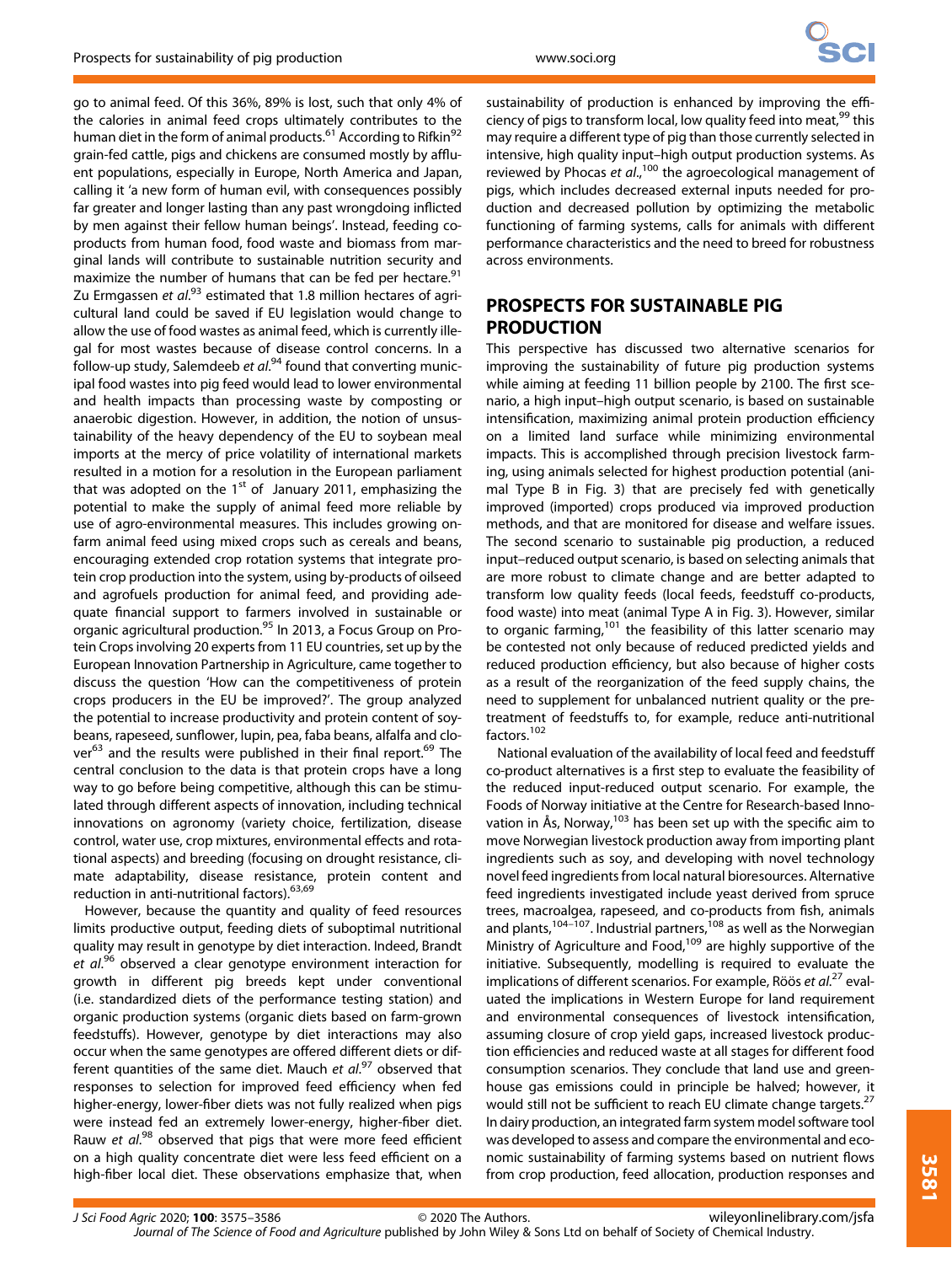manure production to predicted losses to the environment.<sup>110</sup> Several studies also modelled the implications for switching to local feedstuffs. For example, Life Cycle Assessment (LCA) by Sasu-Boakye et al.<sup>111</sup> predicted that, in Sweden, local protein feed production will present an opportunity to reduce greenhouse gas emissions but at a cost of increasing land occupation for feed production. Depperman et al.<sup>102</sup> assessed the market impacts of a complete switch to regionally produced feed in the European livestock sector. They predicted that an implementation would cause a significant increase in the costs of livestock production, which may be counteracted when this is combined with a reduction in consumption of livestock products. The Global Feed Lifecycle Assessment Institute, an independent feed industry initiative launched in 2016, develops a freely and publicly available global cradle to farm-gate LCA database and tool for the evaluation of feed industry environmental impacts.<sup>112</sup> In addition, Ottosen et al.<sup>113</sup> developed a method for estimating the environmental impact from (correlated) genetic change in intensive pig production systems. Their study showed that finisher growth rate, body protein-to-lipid ratio, and energy maintenance could be important in reducing environmental impacts, but mortalities and sow robustness had little effect. Furthermore, Zira et al.<sup>114</sup> developed a social LCA model with an analytical hierarchical processing method for prioritizing low social sustainability antecedents of poor conditions for farm workers and animals in pig production. Based on a pilot study, the highest priority for worker issues should be given to income; for pig issues, similar priority should be given to health, ambient temperature, handling at slaughter and freedom to exhibit natural behavior. In a systematic review of LCAs, McClelland et al.<sup>115</sup> warn that simplified LCAs that focus on a single impact category alone may result in risk misinterpretation and misrepresentation of the full extent of livestock production impacts on the environment.

Given a predicted reduction in yields and production efficiency, and an increase in costs of the reduced input-reduced output scenario, it may be deducted that the high input–high output scenario of intensification of livestock production is more suitable when the aim is to increase the amount of animal protein products. However, the need for intensification towards increased output of agricultural production is challenged by Holt-Giménez et al.<sup>116</sup>: 'We already grow enough food for 10 billion people ... and still can't end hunger'. They state: 'Hunger is caused by poverty and inequality, not scarcity. For the past two decades, the rate of global food production has increased faster than the rate of global population growth', producing already enough to feed the world's 2050 projected population of 10 billion people as long as the bulk is not diverted to the production of biofuels and to feed confined animals. Foley<sup>117</sup> estimates that up to three quadrillion additional calories can be added to the food supply, some 50% from our current supply, if humans would switch to all-plant diets. Although the overall demand for animal products is increasing at a rate that may be underestimated, $118$  the overreliance on animal-based foods as a source of protein has steadily decreased in the developed world, resulting in a steady increase in the number of vegans, vegetarians or flexitarians who focus on the health benefits of a meat-free diet or are concerned by the treatment of confined livestock and the negative implications of livestock production for our environment.<sup>119</sup> Between 2014 and 2017, consumers following a low-meat diet increased from 26% to 44% in Germany, whereas consumers claiming to be vegan increased from 1% to 6% in the US. $120$  According to a modelling study by Westbroek et al.,<sup>121</sup> replacing just 50% of animal-derived foods

(meat, dairy products, and eggs) with plant-based foods in the European Union would result in a 40% reduction in nitrogen emissions, a 25–40% reduction in greenhouse gas emissions, a 23% per capita less use of cropland for food production and a 75% reduction of the use of soymeal, whereas dietary changes would lower our health risks. In addition, an estimated one-third of all food produced globally is either lost in the supply chain or wasted, with the latter including food that deviates from what is considered the correct shape, size or color, food that is close to or beyond the 'best-before' date, and food that is disposed of at households and restaurants.<sup>122</sup> FAO's Target 12.3, as specified under the 'Sustainable Development Goals', aims 'by 2030 to halve per capita global food waste at the retail and consumer levels and reduce food losses along production and supply chains, including postharvest losses'.<sup>123</sup> Therefore, a reduced input-reduced output scenario is feasible if this is combined with a reduction in meat consumption and food waste, which was urgently called for in August 2019 by the Intergovernmental Panel on Climate Change to help fight climate change.<sup>124</sup>

Furthermore, in the reduced input-reduced output scenario, a necessary condition to maintain farm income on potentially reduced production yields and reduced production efficiency is compensation through price premiums on the products and/or savings on external inputs.<sup>82</sup> Napolitano *et al*.<sup>125</sup> reviewed several willingness-to-pay studies and concluded that people express interest to pay a premium for food from animals raised humanely. With this public endorsement the European Union has been able to increase the number of regulations on the welfare of farm animals over the past years.<sup>125</sup> Maynard et al.<sup>126</sup> observed that a considerable proportion of consumers are also willing to pay premiums for meats sold under a 'locally produced' label. A recent study by Profeta and Hamm<sup>127</sup> showed that German consumers' willingness to pay a premium for animal products produced with local feeds may account for the higher prices of such products when they are sold as a differentiated product in local supply chains. However, extensive consumer communication is necessary to raise awareness on feed origin and feed imports for animal production.<sup>127</sup> In addition, although the willingness to replace meat with meat substitutes, insects or cultured meat is currently low,<sup>128</sup> they offer a potential sustainable alternative to livestock protein production.<sup>129</sup> For example, according to Van Huis and Oonincx,130 environmental advantages of insect farming compared to livestock production are lower requirements for land and water, lower greenhouse gas emissions, better feed conversion efficiencies, and the ability to transform low-value organic by-products into high-quality food or feed. Once the infrastructure for production, processing, storage, distribution and marketing, as well as the legislation for their use, is realized, this will offer a tremendous potential for cheap mass production of protein.<sup>131</sup> The fast-food industry has been and remains one of the major catalysts for cheap meat production.<sup>132</sup> Given these future novel sustainable alternatives to livestock animal protein, it may become reasonable to move towards an added general premium price or taxation on 'protein from livestock animals' to the benefit of promoting higher incomes to farmers at the same time as covering the extra costs of (politically enforced) welfare of livestock animals in sustainable production systems, to the benefit of animal production in both scenarios. In 2016, the Danish Council on Ethics proposed taxation on meat considering that consumers should make an ethical commitment to take the implications for the climate of our eating habits into account.<sup>133</sup> Such developments may be right around the corner, as exemplified by the resolution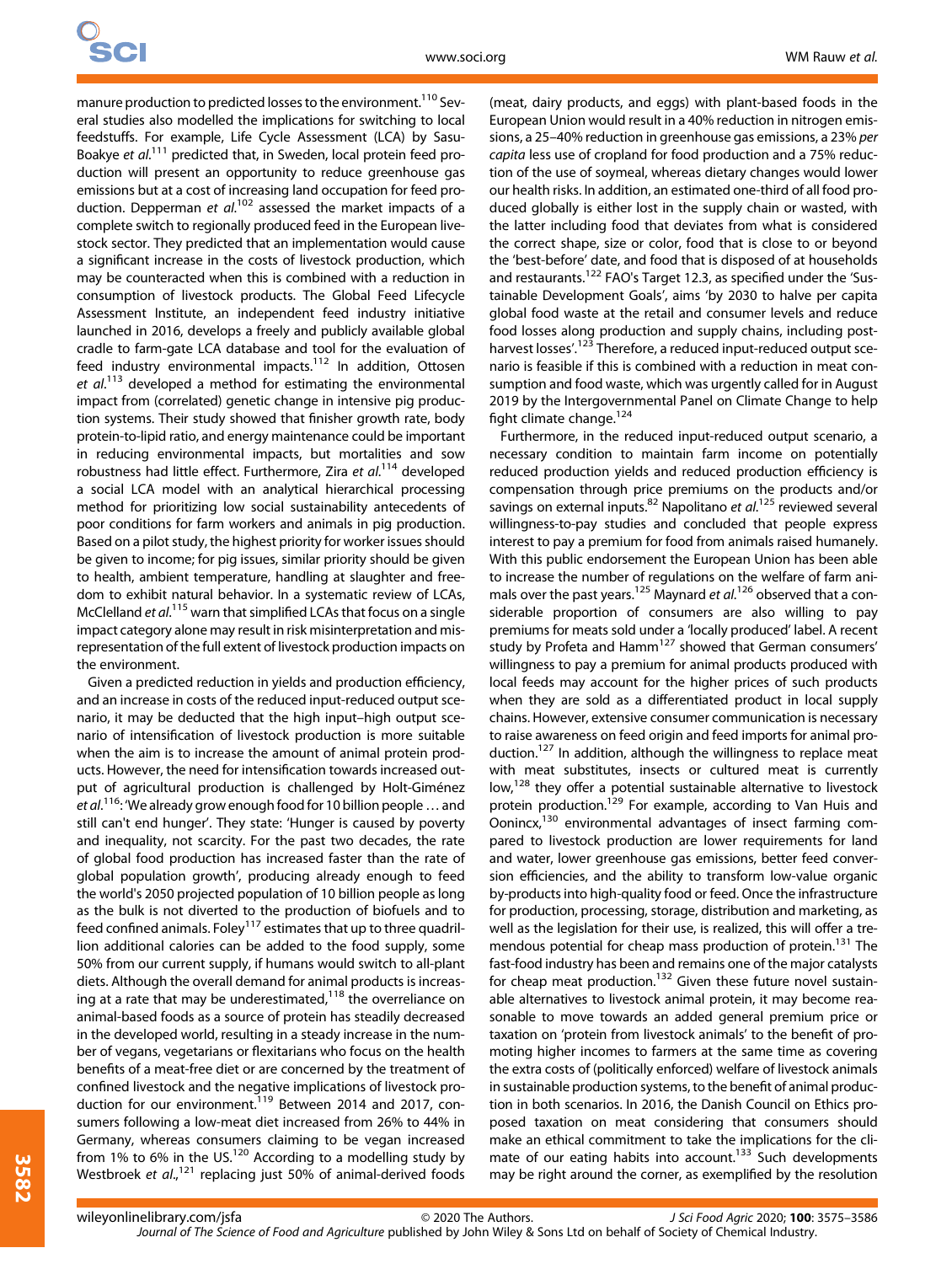proposed by the Dutch political 'Party for Animals' in October 2019 to increase taxation of animal slaughter with the aim to reduce meat consumption.<sup>134</sup>

Eventually, determination of limits to feed sourced from international markets, the availability of local feed and feedstuff co-product alternatives, available land for crop and livestock production, and desired production levels, together with a willingness to politically enforce policies through subsidies and/or penalties, are some of the considerations that must be taken into account with respect to the development of new pig production systems.

## **SYNTHESIS**

The human population is projected to rise to almost 11 billion people by 2100. Parallel to population growth, there is evidence for an increase in meat production and consumption. Livestock farming systems provide a large range of benefits, including food security, employment and ecosystem services. Meat supplies energy, protein and important micronutrients. However, despite these multiple benefits of meat production, an increase in the number of livestock animals directly challenges sustainability of animal production, through increased requirements for land, water and energy, as well as increased anthropogenic emissions of greenhouse gasses and waste. Sustainability of pig production can be improved through precision farming techniques in high input–high output production systems, providing, through the use of an automatic real-time management system, genetically improved individual animals with exactly the amount of highquality resources required for maximum production efficiency, minimizing losses and waste. For example, precision feeding will improve the efficiency of dietary nutrient utilization, and therefore reduce environmental consequences of the excretion of excess nutrients. However, technification of livestock systems is not available to the entire livestock sector. Instead, modern livestock animals are often challenged to perform in a wide variety of suboptimal environmental conditions; for example, regarding climate and differences in feed quality and composition. In addition, the EU is interested in stimulating on-farm animal feed production to reduce its heavy dependency on imported feedstuffs such as soybean meal. Therefore, sustainability of pig production can be improved selecting pigs with higher tolerance to climate change and with a shift from reliance on optimally formulated feeds to local feeds and feedstuff co-products of sub-optimal quality. Although the economic feasibility of this reduced inputreduced output scenario may be contested because of reduced predicted yields, reduced production efficiency and higher costs, recent technological and societal developments in food production and consumption patterns may open up new opportunities. First, the increased concern of consumers regarding the treatment of confined livestock, the health concerns of high meat intake and the negative implications of livestock production for the environment is resulting in a steady increase in the number of vegans, vegetarians or flexitarians, resulting in reduced meat consumption per capita in parts of the world. In addition, the FAO aims by 2030 to halve per capita global food waste at the retail and consumer levels and reduce food losses along production and supply chains, increasing food availability to feed the increase in human population. Second, willingness-to-pay studies suggest consumers' willingness to pay a premium for animal products produced with local feeds, which may account for the higher prices of such products when they are sold as a differentiated product. Finally, recent developments in the production of meat substitutes offer the potential for cheap mass production of protein, demonstrating the opportunity to add a premium price or taxation on 'protein from livestock animals' to the benefit of promoting higher incomes to farmers at the same time as covering increased costs of sustainable production systems. Evaluation of the availability of and limits to production resources, together with willingness to politically enforce policies, may result in the design of new pig farming systems in which both production scenarios can co-exist.

## ACKNOWLEDGEMENTS

This research was made possible by funding from SusAn project 'Sustainability of pig production through improved feed efficiency' (SusPig; [www.suspig-era.net\)](http://www.suspig-era.net), an ERA-Net co-funded under the European Union's Horizon 2020 research and innovation programme [\(www.era-susan.eu](http://www.era-susan.eu)), under Grant Agreement no. 696231.

# CONFLICT OF INTERESTS

The authors declare that they have no conflicts of interest.

## **REFERENCES**

- 1 United Nations Population Division (2019), World population prospects. Avalable online:<https://population.un.org/wpp/DataQuery/> [30 January 2020].
- 2 Lederer EM, World population expected to reach 9.7 billion in 2050, AP News, (2019), Available online: [https://www.apnews.com/](https://www.apnews.com/ebb1e955ce444b7ab23febe5ab18dcd1) [ebb1e955ce444b7ab23febe5ab18dcd1](https://www.apnews.com/ebb1e955ce444b7ab23febe5ab18dcd1) [30 January 2020].
- 3 Sans P and Combris P, World meat consumption patterns: an overview of the last fifty years (1961-2011). Meat Sci 109:106–111 (2015).
- 4 OWD, Our World in Data, Per capita meat consumption by type, Data. Available online: [https://ourworldindata.org/grapher/per-capita](https://ourworldindata.org/grapher/per-capita-meat-consumption-by-type-kilograms-per-year)[meat-consumption-by-type-kilograms-per-year](https://ourworldindata.org/grapher/per-capita-meat-consumption-by-type-kilograms-per-year) [30 January 2020].
- 5 FAO, Indicators from household surveys, Data. Available online: [http://www.fao.org/faostat/en/#data/HS](http://www.fao.org/faostat/en/) [30 January 2020].
- 6 OECD, Perspectives on global development: shifting wealth (2010), Available online:<http://www.oecd.org/dev/pgd/45451514.pdf> [30 January 2020].
- 7 Thornton PK and Herrero M, The inter-linkages between rapid growth in livestock production, climate change, and the impacts on water resources, land use, and deforestation, The World Bank Policy Research Working Paper 5178 (2010).
- 8 Delgado CL, Rising consumption of meat and milk in developing countries has created a new food revolution. J Nutr 133: 3907S–3910S (2003).
- 9 FAO, Livestock primary, Data. Available online: [http://www.fao.org/](http://www.fao.org/faostat/en/#data/QL) [faostat/en/#data/QL](http://www.fao.org/faostat/en/#data/QL) [30 January 2020].
- 10 Thomas R, Williams M, Zalasiewicz J and Bennett C, We are living on "the planet of the chickens," says this scientist, World Economic Forum (2019), Available online: [https://www.weforum.org/agenda/](https://www.weforum.org/agenda/2018/12/how-chickens-became-the-ultimate-symbol-of-the-anthropocene/) [2018/12/how-chickens-became-the-ultimate-symbol-of-the](https://www.weforum.org/agenda/2018/12/how-chickens-became-the-ultimate-symbol-of-the-anthropocene/)[anthropocene/](https://www.weforum.org/agenda/2018/12/how-chickens-became-the-ultimate-symbol-of-the-anthropocene/) [30 January 2020].
- 11 FAO, Live animals, Data. Available online: [http://www.fao.org/faostat/](http://www.fao.org/faostat/en/#data/QA) [en/#data/QA](http://www.fao.org/faostat/en/#data/QA) [30 January 2020].
- 12 Dumont B, Groot JCJ and Tichit M, Review: make ruminants green again—How can sustainable intensification and agroecology converge for a better future? Animal 12:s210–s219 (2018).
- 13 Ryschawy J, Dumont B, Therond O, Donnars C, Hendrickson J, Benoit M et al., Review: an integrated graphical tool for analysing impacts and services provided by livestock farming. Animal 13: 1760–1772 (2019).
- 14 De Smet S and Vossen E, Meat: the balance between nutrition and health. A review. Meat Sci 120:145–156 (2016).
- 15 Worldwatch Institute, Is meat sustainable? World Watch Magazine, (2004).
- 16 Nightingale AJ, Böhler T and Campbell B, Introduction and overview, in Environment and Sustainability in a Globalizing World, ed. by Nightingale AJ. Routledge, Taylor and Francis Group, New York, pp. 3–12 (2019).

J Sci Food Agric 2020; 100: 3575–3586 © 2020 The Authors. Journal of The Science of Food and Agriculture published by John Wiley & Sons Ltd on behalf of Society of Chemical Industry. [wileyonlinelibrary.com/jsfa](http://wileyonlinelibrary.com/jsfa)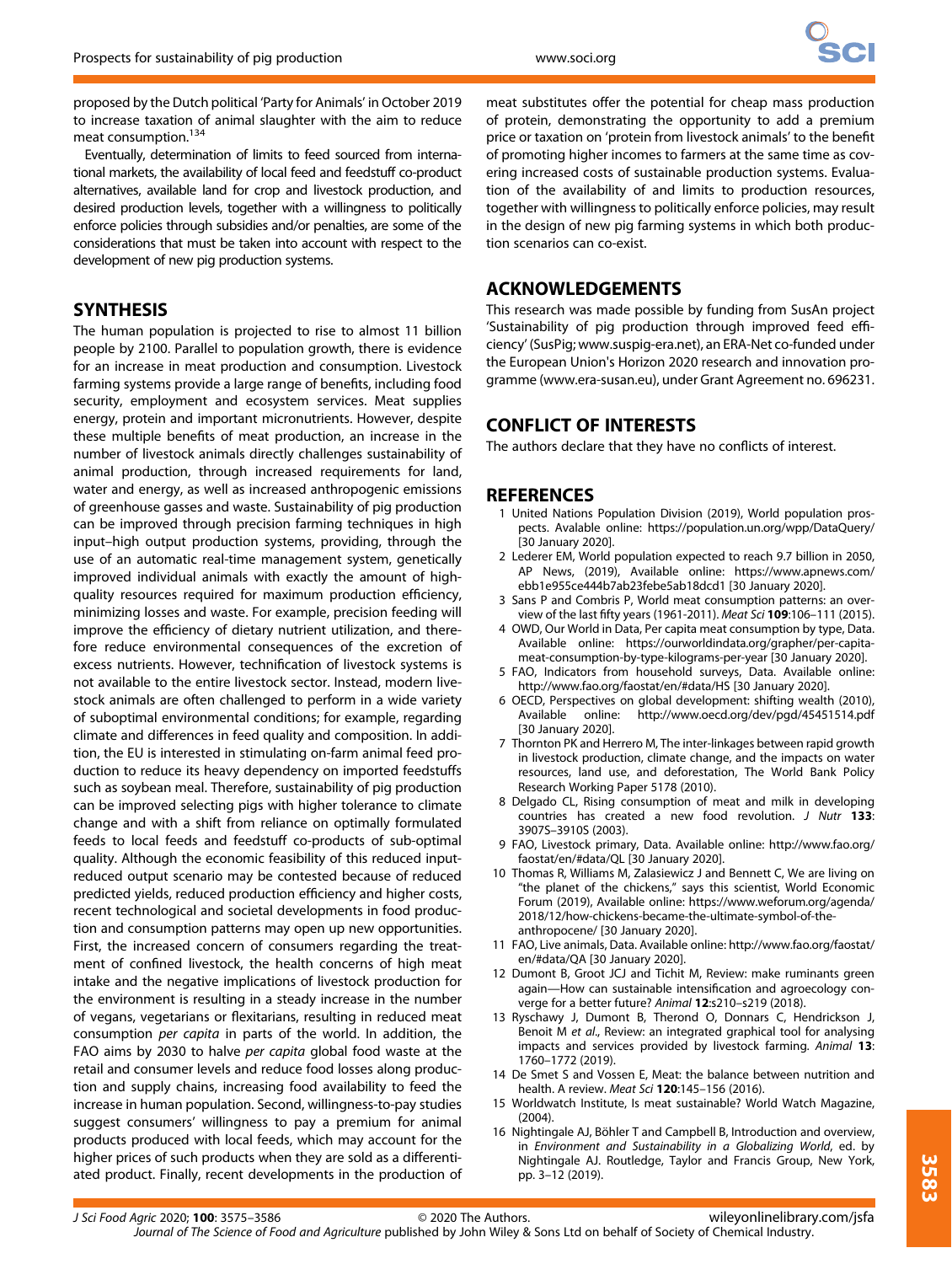- 17 Nightingale AJ, Böhler T, Campbell B and Karlsson L, Background and history of sustainability, in Environment and Sustainability in a Globalizing World, ed. by Nightingale AJ. Routledge, Taylor and Francis Group, New York, pp. 13–34 (2019).
- 18 UN World Commission on Environment and Development. Report of the World Commission on Environment and Development: our common future. Oxford University Press, (1987). Available online: [http://](http://www.un-documents.net/our-common-future.pdf) [www.un-documents.net/our-common-future.pdf](http://www.un-documents.net/our-common-future.pdf) [30 January 2020].
- 19 European Commission. Sustainable agriculture for the future we want, (2012). Available online: [https://ec.europa.eu/agriculture/](https://ec.europa.eu/agriculture/sites/agriculture/files/events/2012/rio-side-event/brochure_en.pdf) sites/agriculture/fi[les/events/2012/rio-side-event/brochure\\_en.pdf](https://ec.europa.eu/agriculture/sites/agriculture/files/events/2012/rio-side-event/brochure_en.pdf) [30 January 2020].
- 20 ERANET SusAn. European Research Area on Sustainable Animal Production. Available online: [https://cordis.europa.eu/project/id/](https://cordis.europa.eu/project/id/696231) [696231](https://cordis.europa.eu/project/id/696231) [30 January 2020].
- 21 Pomar C and Remus A, Precision pig feeding: a breakthrough toward sustainability. Anim Front 9:52–59 (2019).
- 22 Knap PW and Wang L, Robustness in pigs and what we can learn from other species, in Proceedings of the 8th World Congress on Genetics Applied to Livestock Production, Belo Horizonte, Brazil, 06-01 (2006).
- 23 Mormède P, Foury A, Terenina E and Knap PW, Breeding for robustness: the role of cortisol. Animal 5:651–657 (2011).
- 24 Renaudeau D, Collin A, Yahav S, de Basilio V, Gourdine JL and Collier RJ, Adaptation to hot climate and strategies to alleviate heat stress in livestock production. Animal 6:707-728 (2012)
- 25 Mottet A, De Haan C, Falcucci A, Tempio G, Opio C and Gerber P, Livestock: on our plates or eating at our table? A new analysis of the feed/food debate. Glob Food Secur 14:1–8 (2017).
- 26 Dagevos H and Voordouw J, Sustainability and meat consumption: is reduction realistic? Sustainable Sci Pract Policy 9:60–69 (2013).
- 27 Röös E, Bajželj B, Smith P, Patel M, Little D and Garnett T, Protein futures for Western Europe: potential land use and climate impacts in 2050. Reg Environ Change 17:367–377 (2017).
- 28 Speedy AW, Global production and consumption of animal source foods. J Nutr 133:4048S–4053S (2003).
- 29 Steinfeld H, Gerber P, Wassenaar T, Castel V, Rosales M and De Haan C, Livestock's Long Shadow: Environmental Issues and Options. FAO, Rome (2006), Available online:).<http://www.fao.org/3/a-a0701e.pdf> [30 January 2020].
- 30 Bala G, Caldeira K, Wickett M, Philips TJ, Lobell DB, Delire C et al., Combined climate and carbon-cycle effects of large-scale deforestation. PNAS 104:6550–6555 (2007).
- 31 Houghton RA, Tropical deforestation as a source of greenhouse gas emissions, in Tropical Deforestation and Climate Change, ed. by Moutinho P and Schwartzman S. Amazon Institute of Environmental Research, Belém, pp. 13–21 (2005), Available online:). [https://www.](https://www.edf.org/sites/default/files/4930_TropicalDeforestation_and_ClimateChange.pdf) edf.org/sites/default/fi[les/4930\\_TropicalDeforestation\\_and\\_](https://www.edf.org/sites/default/files/4930_TropicalDeforestation_and_ClimateChange.pdf) [ClimateChange.pdf](https://www.edf.org/sites/default/files/4930_TropicalDeforestation_and_ClimateChange.pdf) [30 January 2020].
- 32 Pimentel D, Berger B, Filiberto D, Newton M, Wolfe B, Karabinakis E et al., Water resources: agricultural and environmental issues. Bioscience 54:909–918 (2004).
- 33 Hoekstra AY and Chapagain AK, Water footprints of nations: water use by people as a function of their consumption pattern. Water Resour Manage 21:35–48 (2007).
- 34 Mekonnen MM, Naele CMU, Ray C, Erickson GE and Hoekstra AY, Water productivity in meat and milk production in the US from 1960 to 2016. Environ Int 132:105084 (2019).
- 35 Pimentel D, Hurd LE, Bellotti AC, Forster MJ, Oka IN, Sholes OD et al., Food production and the energy crisis. Science 182:443–449 (1973).
- 36 Pimentel D, Livestock production and energy use, in Encyclopedia of Energy, ed. by Matsumura R. Elsevier, San Diego, pp. 671–676 (2004).
- 37 Pimentel D, Impacts of Organic Farming on the Efficiency of Energy Use in Agriculture. The Organic Center, Washington, DC, pp. 1–39 (2006). Available online:). [https://www.organic-center.org/report](https://www.organic-center.org/reportfiles/ENERGY_SSR.pdf)files/ [ENERGY\\_SSR.pdf](https://www.organic-center.org/reportfiles/ENERGY_SSR.pdf) [30 January 2020].
- 38 Gerber PJ, Steinfeld H, Henderson B, Mottet A, Opio C, Dijkman J et al., Tackling Climate Change Through Livestock—A Global Assessment of Emissions and Mitigation Opportunities. Food and Agriculture Organization of the United Nations, Rome (2013). Available online:). <http://www.fao.org/3/a-i3437e.pdf> [30 January 2020].
- 39 Schiehorn F, Kastner T, Kuemmerle T, Meyfroidt P, Kurganova I, Prishchepov AV et al., Large greenhouse gas savings due to changes in the post-soviet food systems. Environ Res Lett 14:065009 (2019).
- 40 Campbell BM, Beare DJ, Bennett EM, Hall-Spencer JM, Ingram JSI, Jaramillo F et al., Agriculture production as a major driver of the earth system exceeding planetary boundaries. Ecol Soc 22:8 (2017).
- 41 Carlsson-Kanyama A and González AD, Potential contributions of food consumption to climate change. Am J Clin Nutr 89: 1074S–1709S (2009).
- 42 Aleksandrowicz L, Green R, Joy EJM, Smith P and Haines A, The impact of dietary change on greenhouse gas emissions, land use, water use, and health: a systematic review. PLoS One 11:e0165797 (2016).
- 43 Springmann M, Clark M, Mason-D'Croz D, Wiebe K, Bodirsky BL, Lassaletta L et al., Options for keeping the food system within environmental limits. Nature 562:519–525 (2018).
- 44 Raphaely T and Marinova D, Flexitarianism: a more moral dietary option. Int J Sustainable Soc 6:189–211 (2013).
- 45 Bailey R, Froggatt A and Wellesley L. Livestock Climate change's forgotten sector. global public opinion on meat and dairy consumption. Energy, environment and resources. Chatham House, the Royal Institute of International Affairs (2014). Available online: [https://www.chathamhouse.org/sites/default/](https://www.chathamhouse.org/sites/default/files/field/field_document/20141203LivestockClimateChangeForgottenSectorBaileyFroggattWellesleyFinal.pdf)files/field/field\_docum [ent/20141203LivestockClimateChangeForgottenSectorBaileyFrogga](https://www.chathamhouse.org/sites/default/files/field/field_document/20141203LivestockClimateChangeForgottenSectorBaileyFroggattWellesleyFinal.pdf) [ttWellesleyFinal.pdf](https://www.chathamhouse.org/sites/default/files/field/field_document/20141203LivestockClimateChangeForgottenSectorBaileyFroggattWellesleyFinal.pdf) [30 January 2020].
- 46 Laestadius LI, Neff RA, Barry CL and Frattaroli S, No meat, less meat, or better meat: understanding NGO messaging choices intended to alter meat consumption in the light of climate change. Environ Commun 10:84-103 (2016).
- 47 RLI, Raad voor de Leefomgeving en Infrastructuur, Duurzaam en Gezond. Samen naar een houdbaar voedselsysteem (2018), Available online: [https://www.rli.nl/sites/default/](https://www.rli.nl/sites/default/files/duurzaam_en_gezond_samen_naar_een_houdbaar_voedselsysteem_def_1.pdf)files/duurzaam\_en\_ [gezond\\_samen\\_naar\\_een\\_houdbaar\\_voedselsysteem\\_def\\_1.pdf](https://www.rli.nl/sites/default/files/duurzaam_en_gezond_samen_naar_een_houdbaar_voedselsysteem_def_1.pdf) [30 January 2020].
- 48 Tweede Kamer, Debat houdbaarheid voedselsysteem (2019), Available online: [https://debatgemist.tweedekamer.nl/debatten/](https://debatgemist.tweedekamer.nl/debatten/houdbaar-voedselsysteem) [houdbaar-voedselsysteem](https://debatgemist.tweedekamer.nl/debatten/houdbaar-voedselsysteem) [30 January 2020].
- 49 Tweede Kamer, Stemming over: moties ingrediend bij het dertigledendebat over the advies van de Raad voor de Leefomgeving en Infrastructuur over een houdbaar voedselsysteem (2019), Available online: [https://www.tweedekamer.nl/kamerstukken/](https://www.tweedekamer.nl/kamerstukken/stemmingsuitslagen/detail?id=2019P05227) [stemmingsuitslagen/detail?id](https://www.tweedekamer.nl/kamerstukken/stemmingsuitslagen/detail?id=2019P05227)=2019P05227 [30 January 2020].
- 50 Austgulen MH, Skuland SE, Schjøll A and Alfnes F, Consumer readiness to reduce meat consumption for the purpose of environmental sustainability: insights from Norway. Sustainability 10:3058 (2018).
- 51 Godfray HCJ, Beddington JR, Crute IR, Haddad L, Lawrence D, Muir JF et al., Food security: the challenge of feeding 9 billion people. Science 327:812–818 (2010).
- 52 Foley JA, Ramankutty N, Brauman KA, Cassidy ES, Gerber JS, Johnston M et al., Solutions for a cultivated planet. Nature 478: 337–342 (2011).
- 53 Neumann K, Verburg PH, Stehfest E and Müller C, The yield gap of global grain production: a spatial analysis. Agric Syst 103:316–326  $(2010)$
- 54 Steinfeld H, Wassenaar T and Jutzi S, Livestock production systems in developing countries: status, drivers, trends. Rev Sci Tech 25: 505–516 (2006).
- 55 Amills M, Clop A, Ramírez O and Pérez-Enciso M, Origin and genetic diversity of pig breeds, in Encyclopedia of Life Sciences (ELS). John Wiley, Chichester, pp. 1–10 (2010).
- 56 FAO, The State of the World's Animal Genetic Resources for Food and Agriculture. Rome, Italy (2007), Available online: [http://www.fao.org/](http://www.fao.org/3/a-a1260e.pdf) [3/a-a1260e.pdf](http://www.fao.org/3/a-a1260e.pdf) [30 January 2020].
- 57 Rauw WM, Feed efficiency and animal robustness, in Feed Efficiency in the Beef Industry, ed. by Hill RA. Wiley & Sons Inc, Hoboken, pp. 105–122 (2012).
- 58 Gregory PJ, Ingramk JSI, Andersson R, Betts RA, Brovkin V, Chase TN et al., Environmental consequences of alternative practices for intensifying crop production. Agric Ecosyst Environ 88:279–290 (2002).
- 59 Royal Society of London reaping the benefits: science and the sustainable intensification of global agriculture. The Royal Society, London (2009), Available online: [https://royalsociety.org/~/media/](https://royalsociety.org/~/media/Royal_Society_Content/policy/publications/2009/4294967719.pdf) [Royal\\_Society\\_Content/policy/publications/2009/4294967719.pdf](https://royalsociety.org/~/media/Royal_Society_Content/policy/publications/2009/4294967719.pdf) [30 January 2020].
- 60 Naylor R, Steinfeld H, Falcon W, Galloway J, Smil V, Bradford E et al., Losing the links between livestock and land. Science 310: 1621–1622 (2005).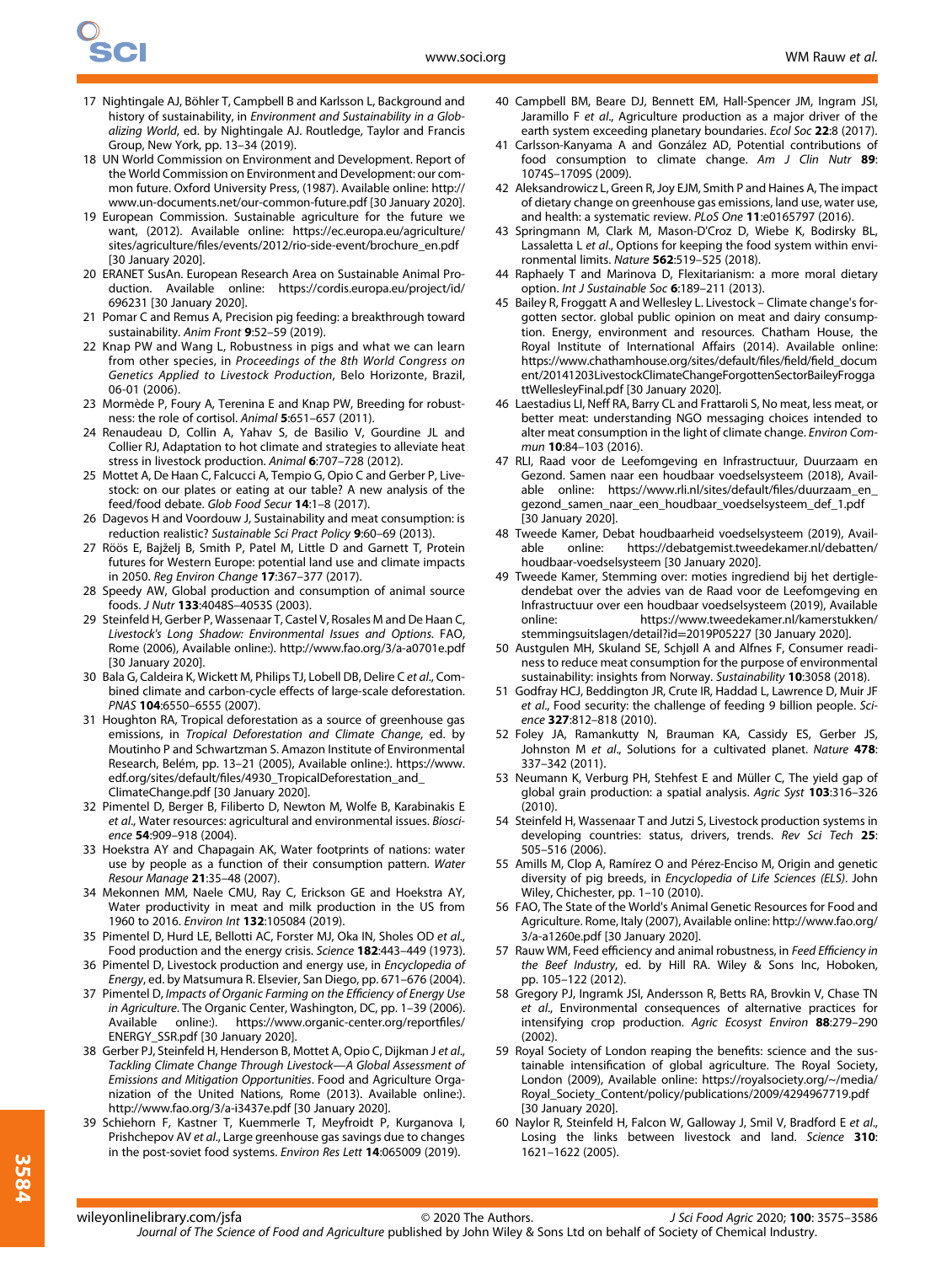- 61 Cassidy ES, West PC, Gerber JS and Foley JA, Redefining agricultural yields: from tonnes to people nourished per hectare. Environ Res Lett 8:034015 (2013).
- 62 Dei HK, Soybean as a feed ingredient for livestock and poultry (2011), Available online:<http://cdn.intechweb.org/pdfs/22604.pdf> [30 January 2020].
- 63 De Visser CLM, Schreuder R and Stoddard F, The EU's dependency on soya bean import for the animal feed industry and potential for EU produced alternatives. OCL 21:D407 (2014).
- 64 Van Gelder JW, Kammeraat K and Kroes H, Soy consumption for feed and fuel in the European Union. A research paper prepared for Milieudefensie (Friends of the Earth Netherlands). Profundo Econ Res 20 (2008), Available online: [https://www.foeeurope.org/sites/default/](https://www.foeeurope.org/sites/default/files/press_releases/profundo20report20final1.pdf) fi[les/press\\_releases/profundo20report20](https://www.foeeurope.org/sites/default/files/press_releases/profundo20report20final1.pdf)final1.pdf [30 January 2020].
- 65 Oliveira GDLT and Schneider M, The politics of flexing soybeans: China, Brazil and global agroindustrial restructuring. J Peasant Stud 43:167–194 (2015).
- 66 Roman GV, Epure LI, Toader M and Lombardi AR, Grain legumes— Main source of vegetable proteins for European consumption. Agro-Life Sci J 5:178-183 (2016).
- 67 Van Dillen B and Van Krunkelsven L, EU NGO meeting 19-20 sept Brussels, Memo (2005).
- 68 USDA, Changing the EU oilseed market impacts global trade (2013), Available online: [https://www.fas.usda.gov/data/changing-eu](https://www.fas.usda.gov/data/changing-eu-oilseed-market-impacts-global-trade)[oilseed-market-impacts-global-trade](https://www.fas.usda.gov/data/changing-eu-oilseed-market-impacts-global-trade) [30 January 2020].
- 69 EIP-AGRI, Final report, EIP-AGRI focus group protein crops (2014), Availble online: [https://ec.europa.eu/eip/agriculture/sites/agri-eip/](https://ec.europa.eu/eip/agriculture/sites/agri-eip/files/fg2_protein_crops_final_report_2014_en.pdf)files/ fg2\_protein\_crops\_fi[nal\\_report\\_2014\\_en.pdf](https://ec.europa.eu/eip/agriculture/sites/agri-eip/files/fg2_protein_crops_final_report_2014_en.pdf) [30 January 2020].
- 70 Lathuillière MJ, Miranda EJ, Bulle C, Couto EG and Johnson MS, Land occupation and transformation impacts of soybean production in southern Amazonia, Brazil. J Clean Prod 149:680–689 (2017).
- 71 Grau HR, Aide TM and Gasparri NI, Globalization and soybean expansion into semiarid ecosystems or Argentina. AMBIO 34:265–266 (2005).
- 72 Florou-Paneri P, Christaki E, Giannenas I, Bonos E, Skoufos I, Tsinas A et al., Alternative protein sources to soybean meal in pig diets. J Food Agric Environ 12:655–660 (2014).
- 73 Berckmans D, Precision livestock farming technologies for welfare management in intensive livestock systems. Rev Sci Tech 33: 189–196 (2014).
- 74 Halachmi I and Guarino M, Editorial: precision livestock farming: a 'per animal' approach using advanced monitoring technologies. Animal 10:1482–1483 (2016).
- 75 Pomar C, Van Milgen J and Remus A, Precision livestock feeding, principle and practice, in Poultry and Pig Nutrition. Challenges of the 21st Century, ed. by Hendriks WH, MWA V and Babinszky L. Wageningen Academic Publishers, Wageningen, pp. 397–418 (2019).
- 76 Hauschild L, Lovatto PA, Pomar J and Pomar C, Development of sustainable precision farming systems for swine: estimating realtime individual amino acid requirements in growing-finishing pigs. J Anim Sci 90:2255–2263 (2015).
- 77 Brossard L, Dourmad JY, Garcia Launay F and Van Milgen J, Modelling nutrient requirements for pigs to optimize feed efficiency. Achieving sustainable production of pig meat 24. Burleigh Dodds Science Publishing Limited, pp. 307. Burleigh Dodds Series in Agricultural Science. (2017), Available online: [https://hal.archives-ouvertes.fr/hal-](https://hal.archives-ouvertes.fr/hal-01644029/document)[01644029/document](https://hal.archives-ouvertes.fr/hal-01644029/document) [30 January 2020].
- 78 Pomar C, Hauschild L, Zhang GH, Pomar J and Lovatto PA, Applying precision feeding techniques in growing-finishing pig operations. Rev Bras Zootec v38:226–237 (2009).
- 79 Neethirajan S, Recent advances in wearable sensors for animal health management. Sens Biosens Res 12:15–29 (2017).
- 80 Matthews SG, Miller AL, Clapp J, Plotz T and Kyriazakis I, Early detection of health and welfare compromises through automated detection of behavioural changes in pigs. Vet J 217:43-51 (2016).
- 81 Tedeschi LO and Menendez HM III, Mathematical modeling in animal production, in Animal Agriculture. Sustainability, Challenges and Innovations, ed. by Bazer FW, Lamb GC and Wu G. Academic Press, London, pp. 431–453 (2010).
- 82 Van Grinsven HJM, Erisman JW, De Vries W and Westbroek H, Potential of extensification of European agriculture for a more sustainable food system, focusing on nitrogen. Environ Res Lett 10:025002 (2015).
- 83 Kolmodin R, Strandberg E, Jorjani H and Danell B, Selection in the presence of a genotype by environment interaction: response in environmental sensitivity. Anim Sci 76:375–385 (2003).
- 84 Knap PW and Su G, Genotype by environment interaction for litter size in pigs as quantified by reaction norms analysis. Animal 2: 1742–1147 (2008).
- 85 Thornton PK, Ericksen PJ, Herrero M and Challinor AJ, Climate variability and vulnerability to climate change: a review. Glob Change Biol 20:3313–3328 (2014).
- 86 Usman T, Qureshi MS, Yu Y and Want Y, Influence of various environmental factors on dairy production and adaptability of Holstein cattle maintained under tropical and subtropical conditions. Adv Environ Biol 7:366–372 (2013).
- 87 Vercoe JE and Frish JE, Genotype (breed) and environment interaction with particular reference to cattle in the tropics. AJAS 5: 401–409 (1992).
- 88 Poullet N, Bambou JC, Loyau T, Trefeu C, Feuillet D, Beramice D et al., Effect of feed restriction and refeeding on performance and metabolism of European and Carribean growing pigs in a tropical climate. Sci Rep 9:4878 (2019).
- 89 Rauw WM, Mayorga EJ, Lei SM, Dekkers JCM, Patience JF, Gabler NK et al., Effects of diet and genetics on growth performance of pigs in response to repeated exposure to heat stress. Front Genet 8:155 (2017).
- 90 Settar P, Yalcin S, Turkmut L, Ozkan S and Cahanar A, Season by genotype interaction related to broiler growth rate and heat tolerance. Poult Sci 78:1353–1358 (1999).
- 91 Van Zanten HHE, Mollenhorst H, De Vries JW, Van Middelaar CE, Van Kernebeek HRJ and De Boer IJM, Assessing environmental consequences of using co-products in animal feed. Int J Life Cycle Assess 19:79–88 (2014).
- 92 Rifkin J, There's a bone to pick with meat eaters. LA Times (2002), Available online: [https://www.latimes.com/archives/la-xpm-2002](https://www.latimes.com/archives/la-xpm-2002-may-27-oe-rifkin27-story.html) [may-27-oe-rifkin27-story.html](https://www.latimes.com/archives/la-xpm-2002-may-27-oe-rifkin27-story.html) [30 January 2020].
- 93 Zu Ermgassen EKHJ, Phalan B, Green RE and Balmford A, Reducing the land use of EU pork production: where there's swill, there's a way. Food Policy 58:35–48 (2016).
- 94 Salemdeeb R, Zu Ermgassen EKHJ, Kim MH, Balmford A and Al-Tabbaa A, Environmental impacts of suing food waste as animal feed: a comparative analysis of food waste management options. J Clean Prod 140:871–880 (2017).
- 95 European Parliament, The EU deficit: what solution for a longstanding problem? Report 2010/2011(INI) (2011), Available online: [http://www.europarl.europa.eu/sides/getDoc.do?type](http://www.europarl.europa.eu/sides/getDoc.do?type=REPORT&reference=A7-2011-0026&language=EN)= REPORT&reference=[A7-2011-0026&language](http://www.europarl.europa.eu/sides/getDoc.do?type=REPORT&reference=A7-2011-0026&language=EN)=EN [30 January 2020].
- 96 Brandt H, Werner DN, Baulain U, Brade W and Weissmann F, Genotype-environment interactions for growth and carcass traits in different pig breeds kept under conventional and organic production systems. Animal 4:535–544 (2010).
- 97 Mauch ED, Young JM, Serão NVL, Hsu WL, Patience JF, Kerr BJ et al., Effect of lower-energy, higher-fiber diets on pigs divergently selected for residual feed intake when fed higher-energy, lowerfiber diets. J Anim Sci 96:1221–1236 (2018).
- 98 Rauw WM, García Cortés LA, Gómez Carballar F, Garcia Casco JM, de la Serna Fito E, Gomez-Raya L, Feed efficiency  $\times$  diet interaction on acorns vs. a commercial diet in Iberian pigs, 70th Annual Meeting of the European Federation of Animal Science (EAAP), Ghent, Belgium.
- 99 Van Kernebeek HRJ, Oosting SJ, Van Ittersum MK, Bikkers P and De Boer IJM, Saving land to feed a growing population: consequences for consumption of crop and livestock products. Int J Life Cycle Assess 21:677–687 (2016).
- 100 Phocas F, Belloc C, Bidanel J, Delaby L, Dourmad JY, Dumont B et al., Towards the agroecological management of ruminants, pigs and poultry through the development of sustainable breeding programmes: I-selection goals and criteria. Animal 10:1749–1759 (2016).
- 101 Muller A, Schader C, El-Hage Scialabba N, Brüggemann J, Isensee A, Erb KH et al., Strategies for feeding the world more sustainably with organic agriculture. Nat Commun 8:1290 (2017).
- 102 Depperman A, Havlík P, Valin H, Boere E, Herrero M, Vervoort J et al., The market impacts of shortening feed supply chains in Europe. Food Secur 10:1401–1410 (2018).
- 103 Foods of Norway,<https://www.foodsofnorway.net/> [30 January 2020].